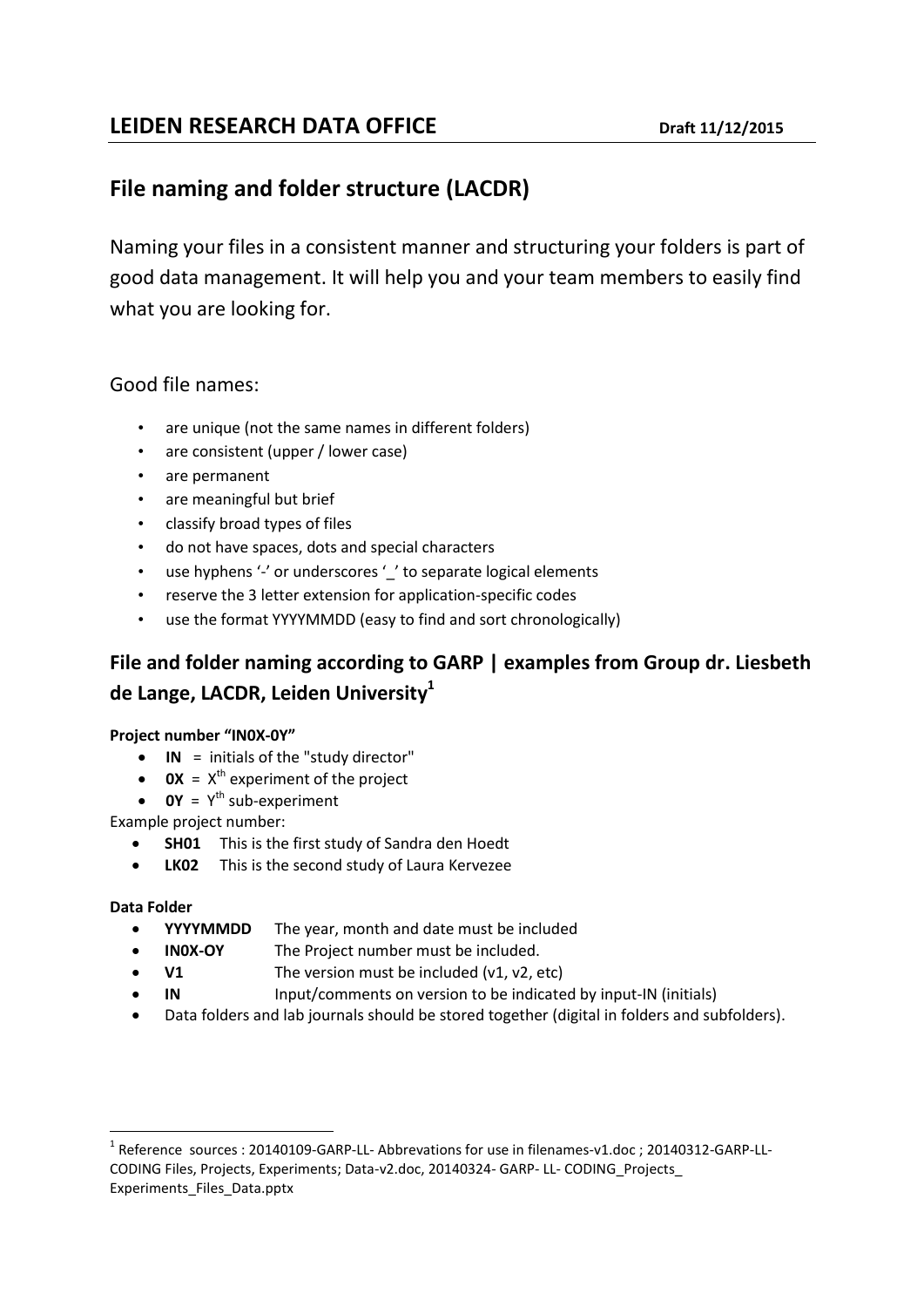#### experimental



- 2.Experiment
	- 20131115\_WB02\_RHexp\_rat01\_REM16-PL-MD-CM-ST
- 3. Recovery
	- 20131115 WB02 RHrec rat02 LOSS-CM-ST
	- 20131115\_WB02\_RHrec\_invtr\_LOSS-GAIN

#### **Analytical**

- Performer (DB) and **Conditions (see General part** procedure(dev) list with codes) • 1. Method development -20140123 WB02 OBdev REM-MD • 2. Method\_validation
	- 20140123\_WB02\_DBval\_REM-PL
- 3. Analysis
	- 20140123\_WB02\_DBan\_rat01\_REM-MD-ST
	- 20140123 WB02 DBan rat01 HORM-PL
	- 20140123 WB02 DBan (at HORM-PL
	- Analysis of data from  $-$  20140123 WB02 DBoremod more than one rat
		- The final results file that can be handed over to the modeller (no statistical data modification)

#### **Modelling**

From analytical • 1.Datasets folder  $-$  20131016 WB02 DBpremod - 20140123\_WB02\_WBmod\_Dataset-overview Required • 2. Modelling **Compatible**<br>with Pirana  $-$  Files Run1.mod · Run1.ext Further details are given in Pirana (e.g.<br>estimation method, dataset, run number) Run1.lst - Pirana description  $\sqrt{20140123 \cdot \text{WB02W} \cdot \text{COV} \cdot \text{O1}}$ Model modification compared to the General part reference model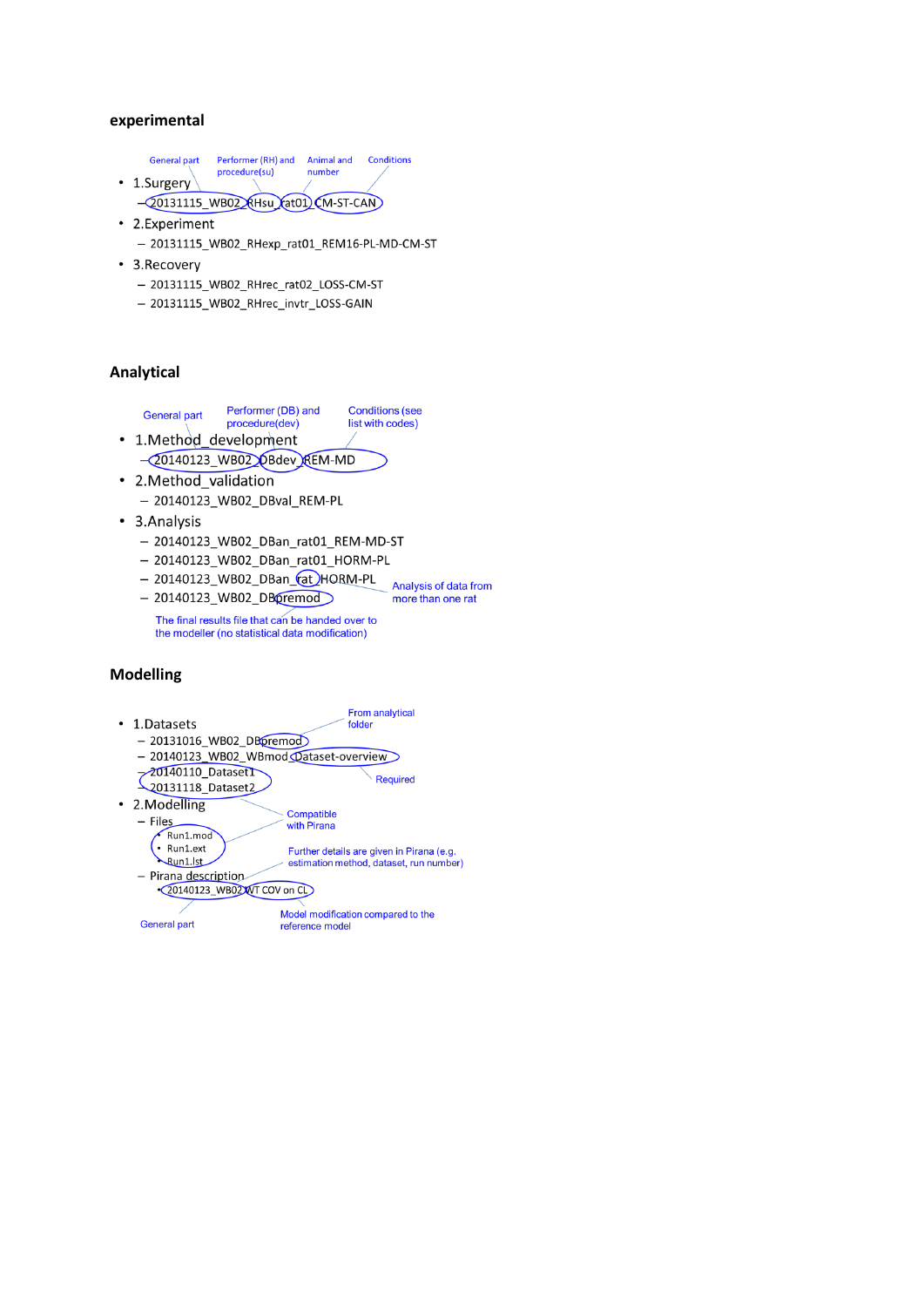### **Proposed folder arrangement and file naming strategy**

| 20140111_GARP_LDL_Directory tree and file names. V1 |                                                            |                       |                         |                                                                           |                                                                                                                                                                                                                                                                                                                                                                                                                                                                                                                                                                                                                               |  |  |  |  |
|-----------------------------------------------------|------------------------------------------------------------|-----------------------|-------------------------|---------------------------------------------------------------------------|-------------------------------------------------------------------------------------------------------------------------------------------------------------------------------------------------------------------------------------------------------------------------------------------------------------------------------------------------------------------------------------------------------------------------------------------------------------------------------------------------------------------------------------------------------------------------------------------------------------------------------|--|--|--|--|
|                                                     |                                                            |                       |                         |                                                                           |                                                                                                                                                                                                                                                                                                                                                                                                                                                                                                                                                                                                                               |  |  |  |  |
| <b>Main level</b>                                   | 1 <sup>st</sup> level                                      | 2 <sup>nd</sup> level | $3rd$ level             | 5 <sup>th</sup> level                                                     |                                                                                                                                                                                                                                                                                                                                                                                                                                                                                                                                                                                                                               |  |  |  |  |
| Name of<br>responsible<br>person<br>(investigator)  | <b>Investigator initial</b><br>(IN)<br>project number (0X) | <b>Project files</b>  |                         |                                                                           | Content                                                                                                                                                                                                                                                                                                                                                                                                                                                                                                                                                                                                                       |  |  |  |  |
|                                                     |                                                            |                       |                         |                                                                           |                                                                                                                                                                                                                                                                                                                                                                                                                                                                                                                                                                                                                               |  |  |  |  |
| Investigator                                        | <b>IN01</b>                                                | - Study               | - Study design          | - YYYYMMDD IN01 study design v1 (etc)<br>- YYYYMMDD_IN01_study design_DEF | Table format of study design                                                                                                                                                                                                                                                                                                                                                                                                                                                                                                                                                                                                  |  |  |  |  |
|                                                     |                                                            |                       | - DEC protocol          | - YYYYMMDD_IN01_DEC protocol_v1 (etc)<br>- YYYYMMDD_IN01_DEC protocol_DEF | DEC Number DEC protocol (word)<br>Scanned DEC protocol + signature (pdf)                                                                                                                                                                                                                                                                                                                                                                                                                                                                                                                                                      |  |  |  |  |
|                                                     |                                                            |                       | - Experimental protocol | - YYYYMMDD IN01 EXP protocol v1 (etc)<br>- YYYYMMDD_IN01_EXP protocol_DEF | @ Title page<br>On behalf of<br>٠<br>Sponsor(s)<br>٠<br>Investigators<br>Ethical approval<br>Time table<br>Authorization<br>٠<br>@ Introduction (background +refs)<br>@ Objectives / hypothesis<br>@ Material and methods<br>Animals<br>$\bullet$<br>Surgery<br>٠<br>Surgery sheet<br><b>Experimental groups</b><br>٠<br>Experimental design<br><b>Experimental sheet</b><br>Equipment<br>٠<br>@ Concentration analysis<br>• Filemames + storage location<br>@ Statistical analysis<br>· Define<br>@ Mathematical data analysis<br>• Filemames + storage location<br>@ SOPs used<br>Filenames + storage location<br>$\bullet$ |  |  |  |  |